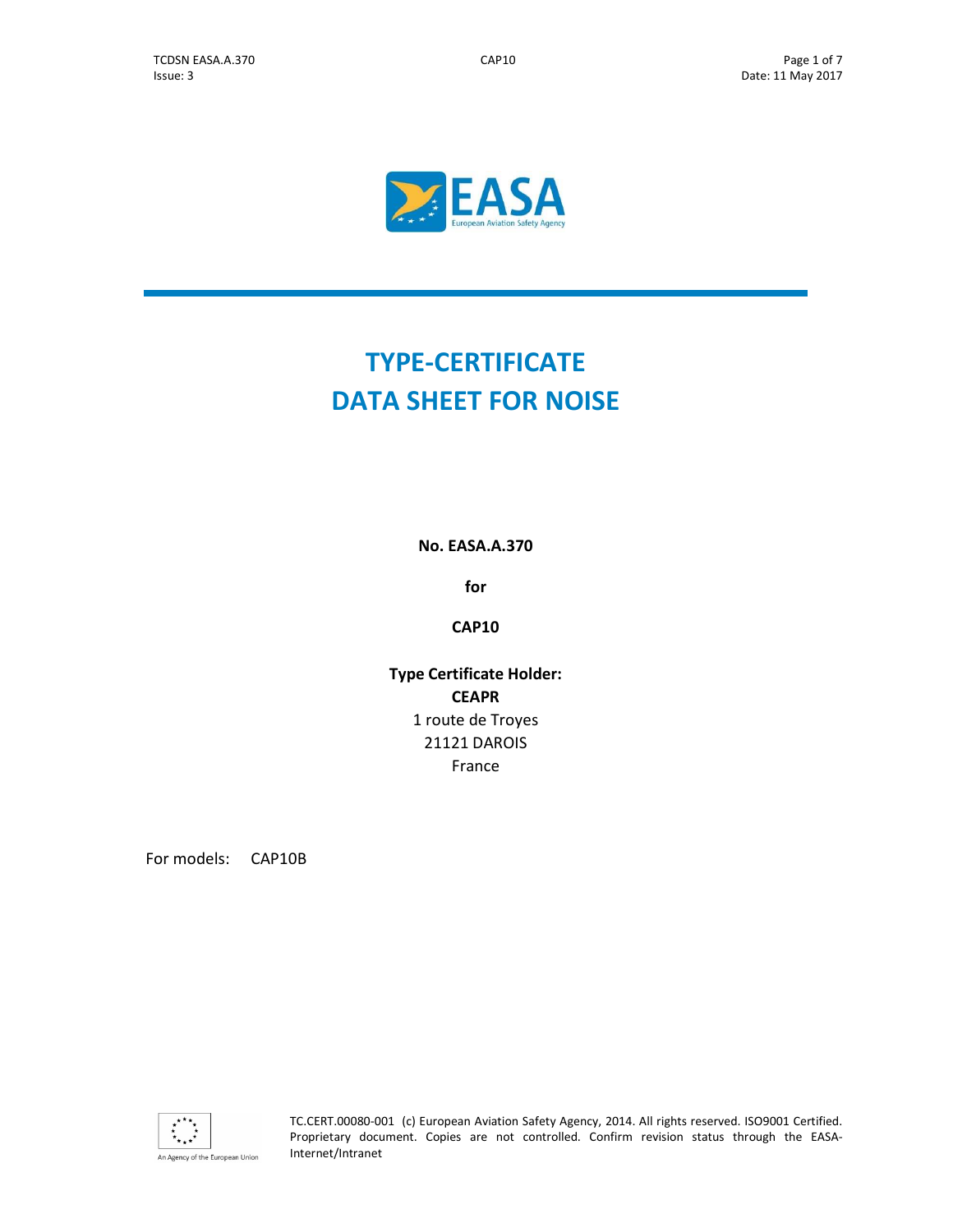### INTENTIONALLY LEFT BLANK

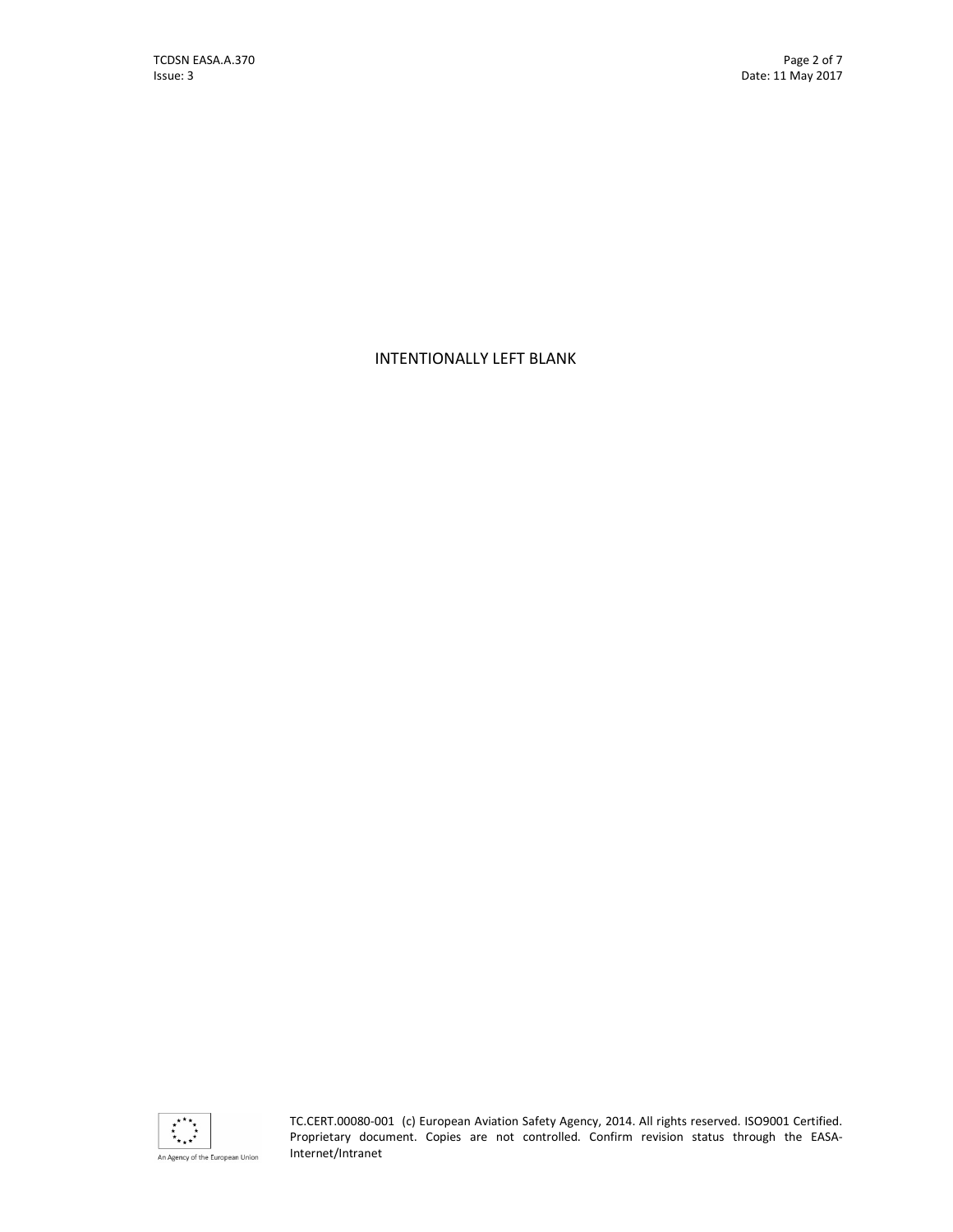Issue: 3

| Type Certificate Holder   | <b>CEAPR</b>            |                     | Aircraft Type Designation      | CAP10B              |   |
|---------------------------|-------------------------|---------------------|--------------------------------|---------------------|---|
| Engine Manufacturer       | Lycoming                |                     | <b>Engine Type Designation</b> | <b>AEIO-360-B2F</b> |   |
| Noise Certification Basis | ICAO Annex 16, Volume I | Edition / Amendment |                                | Chapter             | ь |

|                                                                                  |                                                                   |                       | Additional modifications essential to meet the | Maximum | Overflight dB(A) |      | See<br>Note |
|----------------------------------------------------------------------------------|-------------------------------------------------------------------|-----------------------|------------------------------------------------|---------|------------------|------|-------------|
| EASA<br>Propeller Type<br>Propeller<br>Designation<br>Manufacturer<br>Record No. | requirements or needed to attain the certificated<br>noise levels | Take-off<br>mass (kg) | Level                                          | Limit   |                  |      |             |
| C8964                                                                            | <b>EVRA</b>                                                       | 3.180.170.H5.1        | none                                           | 830     | 70.3             | 71.1 |             |
| C8886                                                                            | <b>EVRA</b>                                                       | 3.180.170.H5.F        | none                                           | 830     | 70.3             | 71.1 |             |
| C <sub>263</sub>                                                                 | <b>Hoffmann</b><br><b>Propeller</b>                               | HO-29-HM-180-170      | none                                           | 830     | 70.2             | 71.1 | л.          |

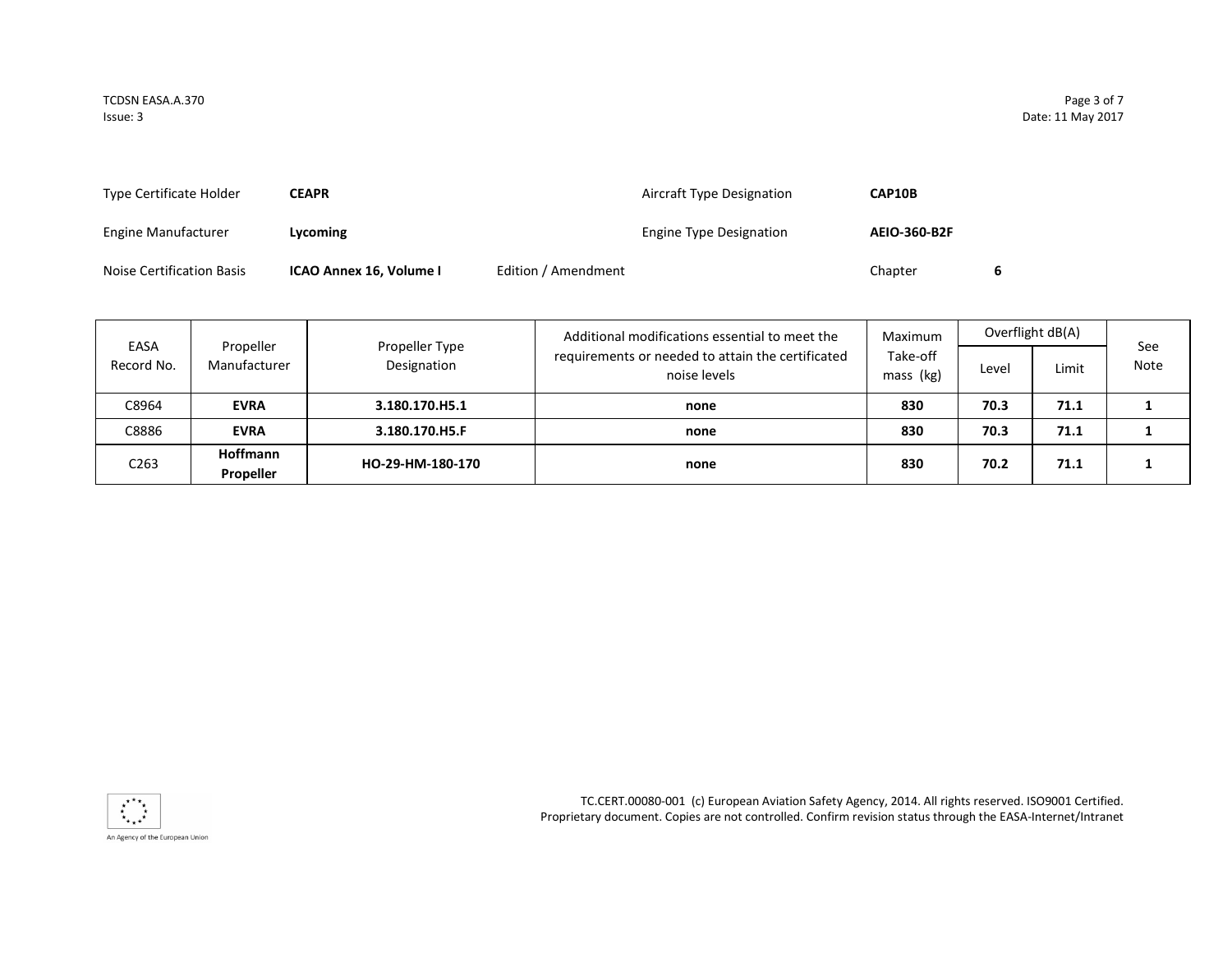## Issue: 3

TCDSN EASA.A.370 Page 4 of 7 Page 4 of 7<br>Date: 11 May 2017 Date: 11 May 2017

| Type Certificate Holder   | CEAPR                   |                     | Aircraft Type Designation | <b>CAP10B</b>       |
|---------------------------|-------------------------|---------------------|---------------------------|---------------------|
| Engine Manufacturer       | Lycoming                |                     | Engine Type Designation   | <b>AEIO-360-B2F</b> |
| Noise Certification Basis | ICAO Annex 16, Volume I | Edition / Amendment |                           | Chapter             |

| EASA       |              |                                            | Additional modifications essential to meet the                    | Maximum               | Take-off dB(A) |       |             |
|------------|--------------|--------------------------------------------|-------------------------------------------------------------------|-----------------------|----------------|-------|-------------|
| Record No. | Manufacturer | Propeller<br>Propeller Type<br>Designation | requirements or needed to attain the certificated<br>noise levels | Take-off<br>mass (kg) | Level          | Limit | See<br>Note |
| C9752      | Sensenich    | 76EM8S5-0-64                               | none                                                              | 830                   |                |       |             |

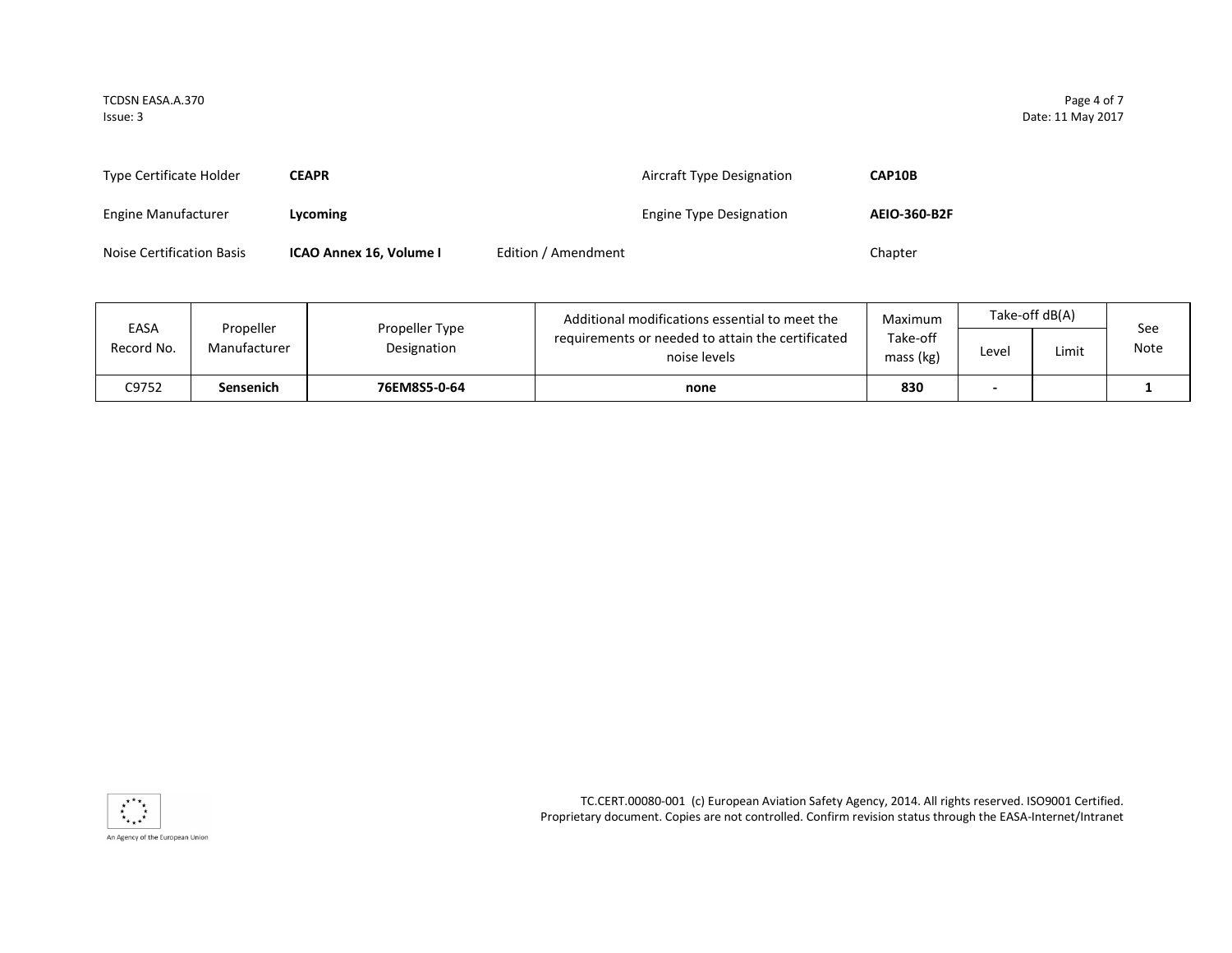## Issue: 3

TCDSN EASA.A.370 Page 5 of 7 Page 5 of 7<br>Date: 11 May 2017 Date: 11 May 2017

| Type Certificate Holder   | <b>CEAPR</b>            |                     | Aircraft Type Designation | CAP10B     |
|---------------------------|-------------------------|---------------------|---------------------------|------------|
| Engine Manufacturer       | Lycoming                |                     | Engine Type Designation   | IO-360-B2F |
| Noise Certification Basis | ICAO Annex 16, Volume I | Edition / Amendment |                           | Chapter    |

|                                                                                  |                                                                   |                       | Additional modifications essential to meet the | Maximum | Take-off dB(A)           |  | See<br>Note |
|----------------------------------------------------------------------------------|-------------------------------------------------------------------|-----------------------|------------------------------------------------|---------|--------------------------|--|-------------|
| EASA<br>Propeller<br>Propeller Type<br>Designation<br>Manufacturer<br>Record No. | requirements or needed to attain the certificated<br>noise levels | Take-off<br>mass (kg) | Level                                          | Limit   |                          |  |             |
| C9753                                                                            | <b>EVRA</b>                                                       | 3.180.170.H5.1        | none                                           | 830     | -                        |  |             |
| C9754                                                                            | <b>EVRA</b>                                                       | 3.180.170.H5.F        | none                                           | 830     |                          |  |             |
| C9756                                                                            | <b>Sensenich</b>                                                  | 76EM8S5-0-64          | none                                           | 830     | -                        |  |             |
| C9755                                                                            | <b>Hoffmann</b><br>Propeller                                      | HO-29-HM-180-170      | none                                           | 830     | $\overline{\phantom{0}}$ |  |             |

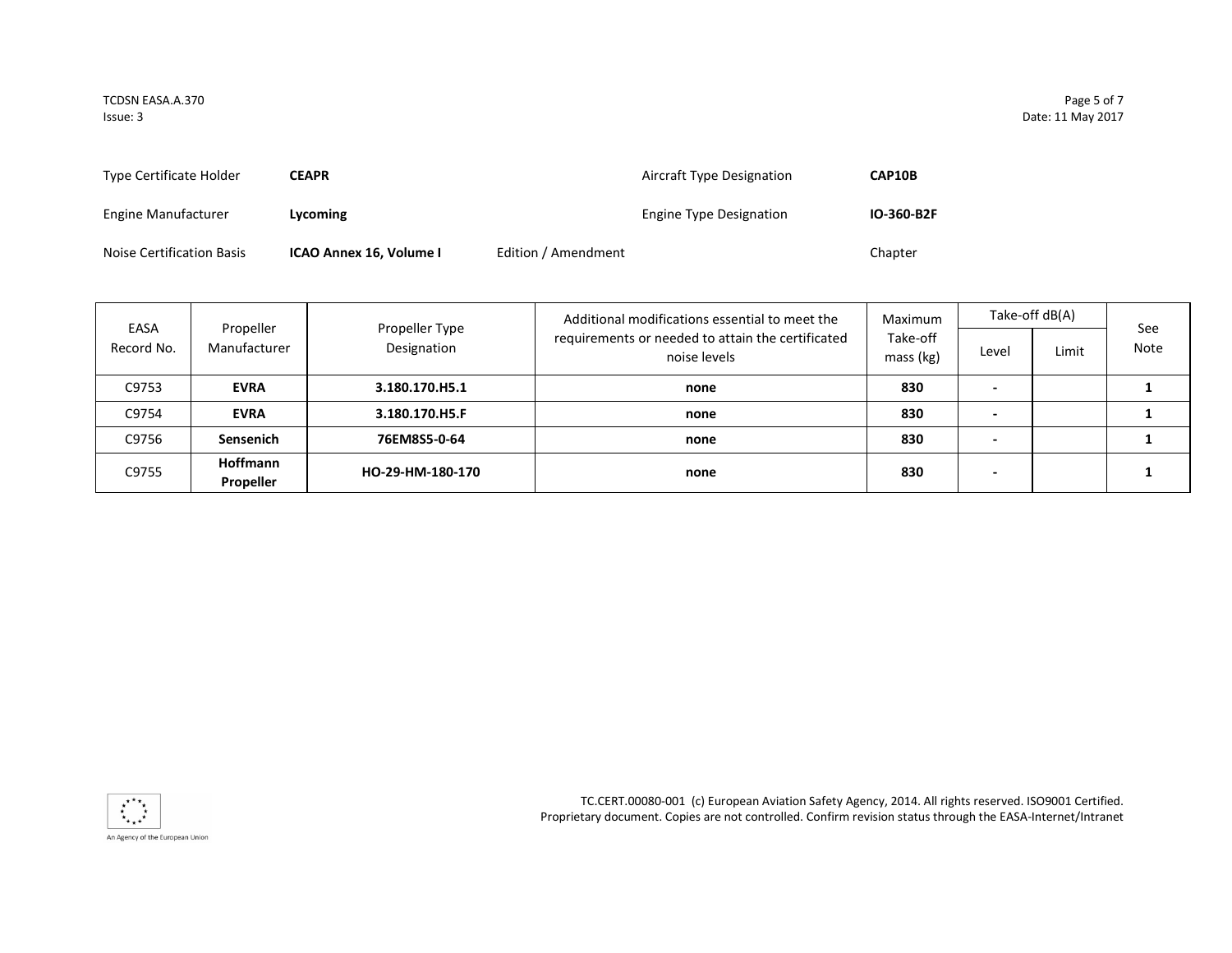#### **TCDSN EASA.A.370 Notes**

1. This aircraft type conforms with the provisions of Article 6.1 of Regulation 216/2008 without the need to comply with the Standards of ICAO Annex 16, Volume I, by virtue of the date of type certification. However individual examples of this type which were first issued with a certificate of airworthiness on or after 1 January 1980 are required to demonstrate compliance with the Standards of ICAO Annex 16, Volume I, Chapter 6.